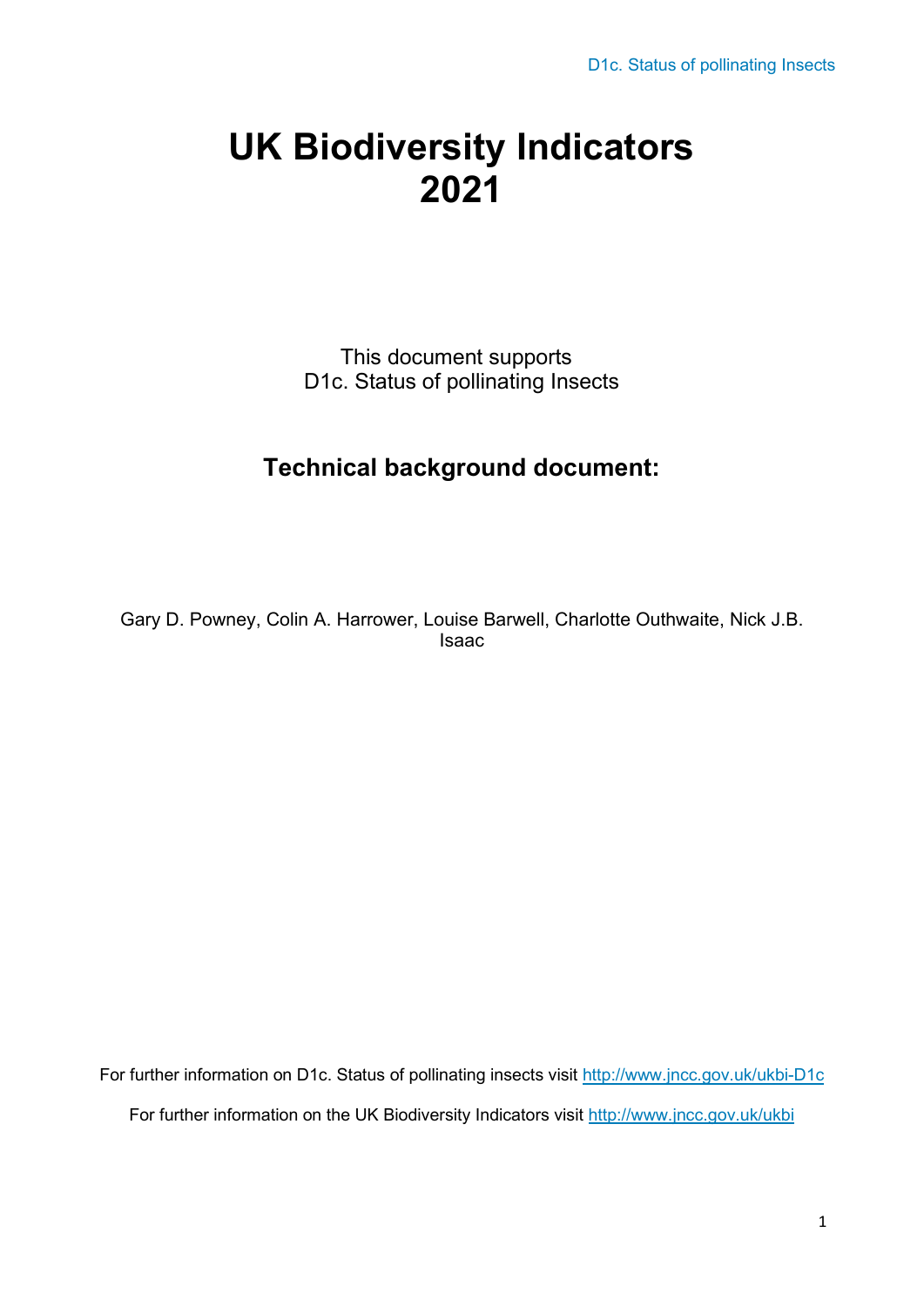## **D1c - Biodiversity and Ecosystem Services – status of pollinating insects – technical background document**

*Gary D. Powney, Colin A. Harrower, Louise Barwell, Charlotte Outhwaite, Nick J. B. Isaac*

#### **Introduction**

Pollination is a vital ecosystem service that benefits agricultural and horticultural production, and is essential for maintaining wild flower biodiversity. By improving the yield, quality and resilience of crops, insect pollination has been valued at £400 million per year to the UK economy (POST, 2010). Thirty five percent of the world's agricultural output, by volume, consists of 87 crop types that benefit from pollination by animals (insects, birds and mammals), but because most of these crops are not entirely dependent on animal pollination, the amount of production directly attributable to animals is lower than this value (Klein *et al.*, 2007). There is growing concern regarding the population status of insect pollinators, and in turn the pollination service they provide (Potts *et al.*, 2010; Garratt *et al.*, 2014). As with most other areas of biodiversity, the main threats to pollinators include habitat loss, environmental pollution, climate change and the spread of alien species (Klein *et al.*, 2007; Potts *et al.*, 2010; Vanbergen & The Insect Pollinators Initiative 2013). The widespread application of pesticides is also perceived as a major threat to pollinator diversity (Brittain *et al.*, 2010). In order for governments to act upon these threats they need robust metrics on the national-scale status of pollinators and pollination, though deriving such a metric has previously been limited by the availability of suitable data and analytical techniques, and the species considered to be wild pollinators are subject to debate (Hutchinson *et al*. 2021). With the increase in citizen science, the availability of large-scale biological record data has increased (Silvertown, 2009). Such data are collected without a standardized survey protocol and therefore extracting reliable trends from them can be difficult. However, with recent analytical advances it is now possible to estimate reliable trends from such data (van Strien *et al.*, 2013; Isaac *et al.*, 2014).

### **Methods**

#### *Data sources*

Occurrence records of bee and hoverfly species within 1km grid cells in the UK originate from the Bees, Wasps and Ants Recording Society (BWARS) and the Hoverfly Recording Scheme biological records databases. The time-period used for the indicator was 1980 to 2017, as this represents a core period of recording for these taxa in the UK. Bee species were filtered (following expert guidance from BWARS) so that only species considered to be wild pollinators were included. Species that had undergone taxonomic changes or had taxonomic issues during the time frame of the indicator were excluded from the analysis. Furthermore, models based on species with less than 50 records tend to be unreliable (Powney *et al.*, 2019), and were therefore excluded from the analysis. The final composite indicator was based on 377 species of wild pollinator, see Appendix 1 for a list of species covered. Note that the species considered to be wild pollinators are subject to review, following feedback from the scientific community and the publication of a literature review of field survey data recording wild bee visits to crops in Great Britain and Europe (Hutchinson et al. 2021).

#### *Generating species' occupancy models*

The data used to produce the indicator were not collected using a standardised protocol, but instead are a collation of unstructured biological observations collected by a large network of volunteer recorders. Such data tend to contain many forms of sampling bias and noise, making it hard to detect genuine signals of change (Tingley & Beissinger, 2009; Hassall & Thompson, 2010; Isaac et al., 2014). Recent studies have highlighted the value of Bayesian occupancy models for estimating species occurrence in the presence of imperfect detection (van Strien et al., 2013; Isaac et al., 2014). This approach uses two hierarchically coupled sub-models: an occupancy sub-model (i.e. presence verses absence), and a detection sub-model (i.e. detection verses non-detection).

Together these sub-models estimate the conditional probability that a species is detected when present. Species-specific time series estimates are derived from a Bayesian occupancy model, described in Outhwaite et al. (2019) and following van Strien et al. (2013) and Isaac et al. (2014),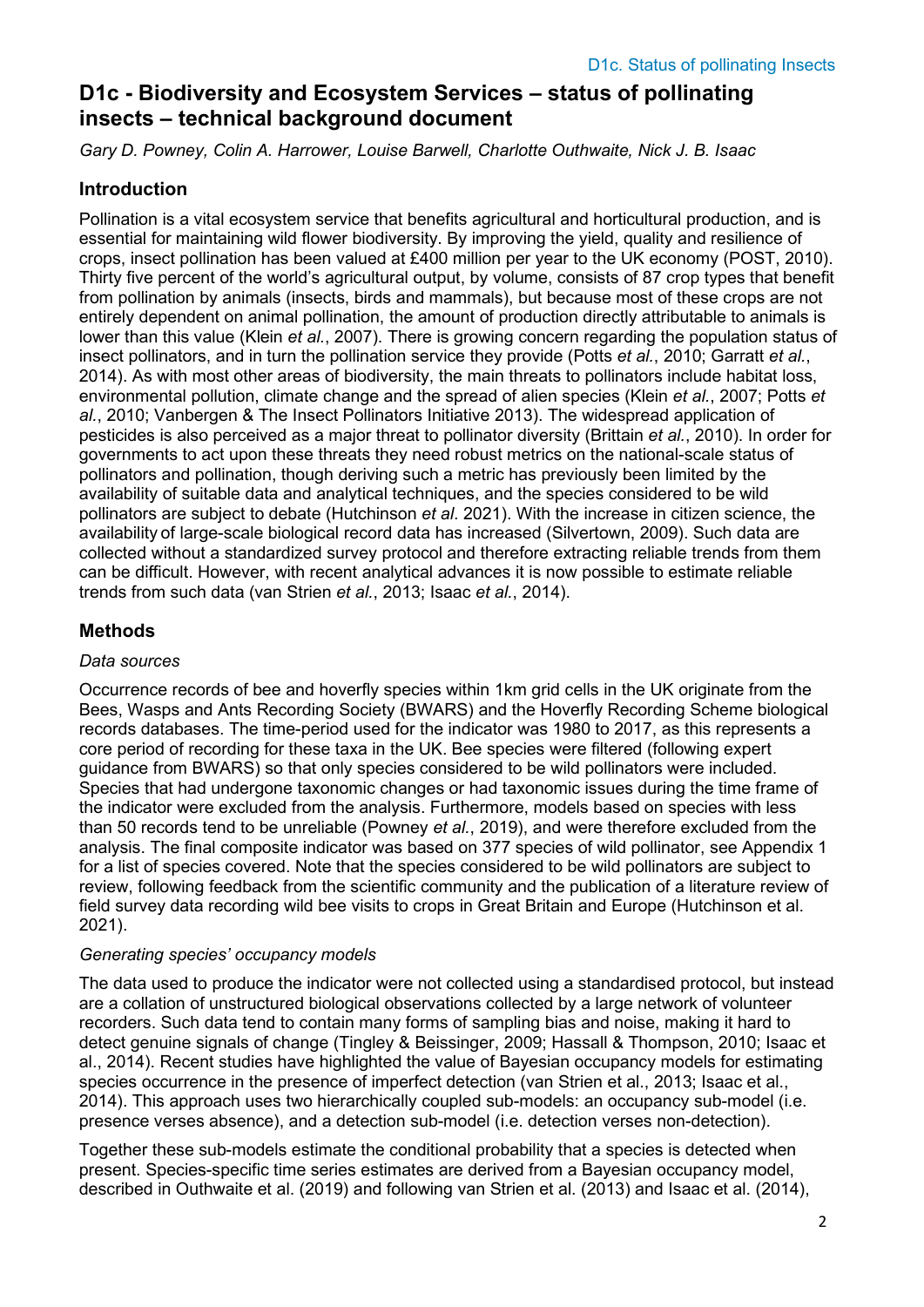with improvements based on Outhwaite et al. (2018). Annual estimates of occupancy, with estimates of uncertainty, are available for 5,293 UK invertebrate, bryophyte and lichen species for the period 1970 to 2015 (Outhwaite et al. 2019). These models are updated as and when new data become available from recording schemes. For each site-year combination the model estimates presence or absence for the species in question given variation in detection probability: from this the proportion of occupied sites ('occupancy') was estimated for each year.

#### *Species-specific trends*

For each species, the long- and short-term trend in occupancy was estimated as the mean annual percent change (over the time-period in question) across 1,000 estimates from the posterior distribution. Species were grouped into 1 of 5 categories based on both their short-term and longterm occupancy trend (Table 1). The threshold values for each category were based on those of the wild bird indicator; whether an individual species is increasing or decreasing has been decided by its rate of annual change over the time period (long or short) of interest. If the rate of annual change would lead to an occupancy increase or decrease of between 25% and 49% over 25 years, the species is said to have shown a 'weak increase' or a 'weak decline' respectively. If the rate of annual change would lead to a population increase or decrease of 50% or more over 25 years, the species is said to have shown a 'strong increase' or a 'strong decline', respectively. These thresholds are used in the [Birds of Conservation Concern s](http://www.bto.org/sites/default/files/u12/bocc3.pdf)tatus assessment for birds in the UK.

| Category        | <b>Thresholds</b>                  | Threshold - equivalent           |
|-----------------|------------------------------------|----------------------------------|
| Strong increase | Above +2.81% per annum             | +100% over 25 years              |
| Weak increase   | Between +1.16% and +2.81%<br>p.a.  | +33% to +100% over 25 years      |
| Stable          | Between -1.14 % and +1.16%<br>p.a. | $-25\%$ to $+33\%$ over 25 years |
| Weak decrease   | Between -2.73% and -1.14%<br>p.a.  | $-50\%$ to $-25\%$ over 25 years |
| Strong decrease | Below -2.73% p.a.                  | -50% over 25 years               |

| Table 1: Thresholds used to define individual species trends |  |  |  |  |
|--------------------------------------------------------------|--|--|--|--|
|--------------------------------------------------------------|--|--|--|--|

Asymmetric percentage change thresholds are used to define these classes as they refer to proportional change, where a doubling of a species index (an increase of 100%) is counterbalanced by a halving (a decrease of 50%).

#### *Filtering out reliable occupancy estimates*

Not all model outputs can be considered reliable. A set of rules based on method exploration and testing were therefore employed to determine which index values were suitable for inclusion in a composite indicator. Species with less than 50 total records were excluded from the composite indicator, removing the rare species for which trends in distribution could not be reliability estimated. To further improve reliability, species with a gap in records greater than 10 consecutive years were excluded. In addition, to ensure a reasonable time series was available, species required at least 10 years of occupancy estimates for inclusion. Each individual species' occupancy estimates were clipped to after the first detection for the species in question.

#### *Creating a composite indicator*

Most species-based biodiversity indicators calculate the composite index as the geometric mean of indices for those species that contribute data in that year, relative to a value of 100 in the starting year.

$$
I_{t} = 100.(\Pi\{x_{1,t}, x_{2,t} ... x_{n,t}\})^{1/n} / I_{1}
$$
 Eq 1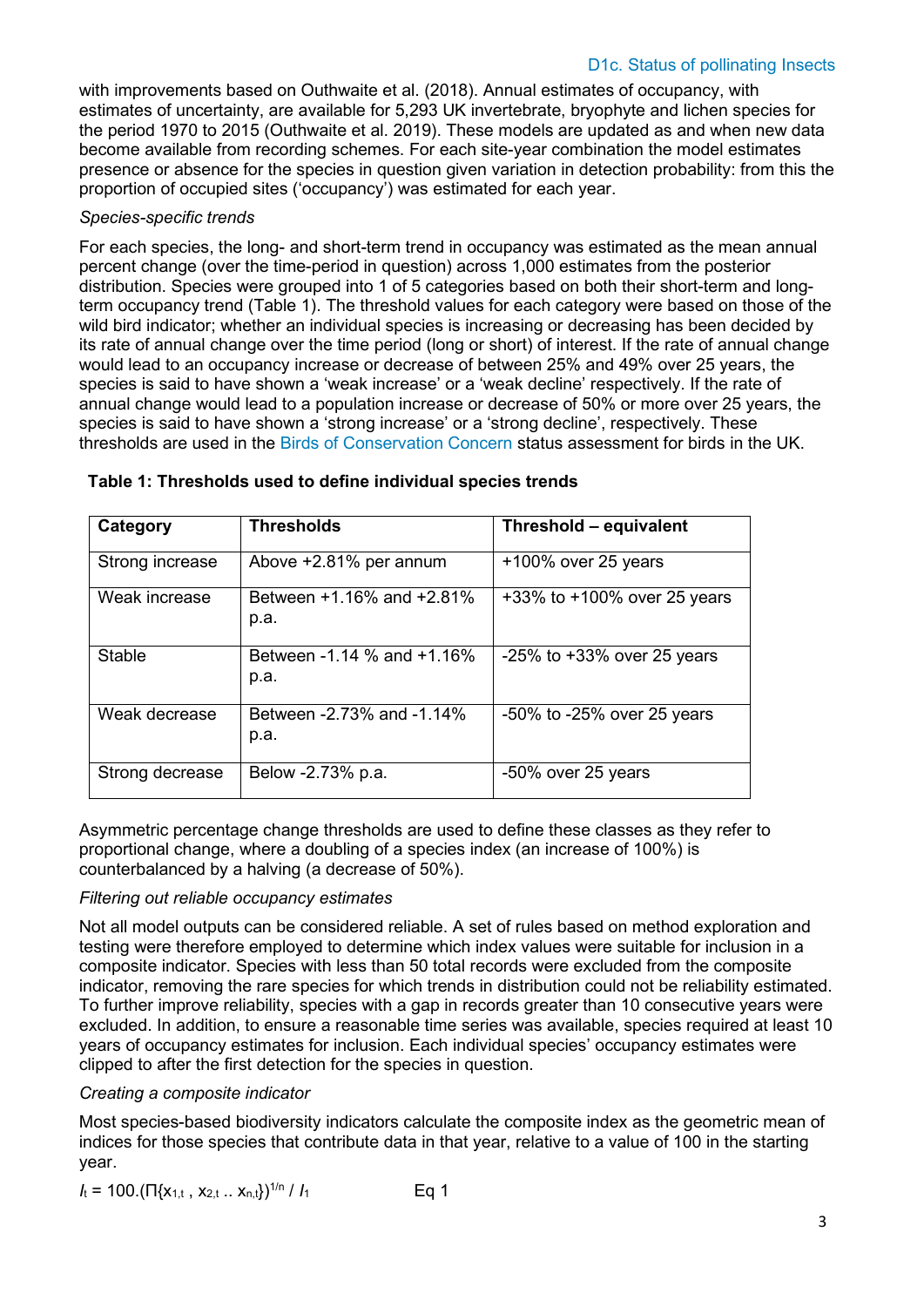Where *I<sub>t</sub>* is the value of the indicator in year *t* and  $x_{1,t}$  is the index value for species 1 in year t. Under this approach, the proportional change in the indicator from one year to the next,  $\Delta_{t}$ , is mathematically equivalent to the geometric mean growth rate from years *t*-1 to *t*.

$$
\Delta_{t} = I_{t}/I_{(t-1)} = (\Pi\{\lambda_{1,t}, \lambda_{2,t} ... \lambda_{n,t}\})^{1/n}
$$
 Eq 2  

$$
\lambda_{i,t} = x_{i,t}/x_{i,(t-1)}
$$
 Eq 3

Where λi,t is the growth rate for species *i* from year *t*-1 to *t*, and *n* is the number of species with index values in both year *t*-1 and *t*. The geometric mean is appropriate for indices based on abundance data, which is bounded at zero but unbounded above. However, occupancy estimates are bounded at both zero and one (a species cannot occupy more than 100% of available sites). To retain this property in the indicator, the arithmetic mean of the change in log odds was selected as an appropriate statistic, thus

$$
\Delta_{t} = I_{t}/I_{(t-1)} = \sum \{ \gamma_{1,t} , \gamma_{2,t} ... \gamma_{n,t} \} / n
$$
\n
$$
= \log(p_{i,t}/(1-p_{i,t})) - \log(p_{i,(t-1)}/(1-p_{i,(t-1)}))
$$
\n
$$
= \log(5)
$$

Where p<sub>i,t</sub> is the proportion of occupied sites (i.e. "occupancy") for species *i* in year *t*, and γ<sub>i,t</sub> is the log of the growth rate in the odds of the average site being occupied by species *i* between years *t*-1 and *t*. Following convention, the headline indicator is set to start at 100 with a lower bound of zero:

$$
I_t = 100 \cdot \exp(\Sigma \{\Delta_1, \Delta_2 ... \Delta_t\})
$$
 Eq 6

Reformulating the composite indicator in terms of growth rates has 2 distinct advantages over the conventional approach to constructing indicators. First, it means that the categorisation of species as 'increasing' or 'decreasing' can be made from the same set of data (the growth rates) as the construction of the headline indicator. Second, it provides an elegant solution to the problem of species that join the indicator after the first year (i.e. where the first year is unreliable): other indicators typically adopt a complicated rescaling approach to ensure that species entering the indicator after the first year do not bias the overall assessment. It also makes a simple and robust, though untestable, assumption about species that drop out of the indicator prior to the final year: specifically, it assumes that their fluctuations are the same, in aggregate, as those of the species that remain in the indicator.

#### *Assessing the indicator line*

As noted above, the index values are not classical point estimates, but rather derived from a posterior distribution of values. This distribution makes it possible to incorporate uncertainty in the annual occupancy estimates formally around the indicator line. Since each γ in equation 4 has a distribution of 10,000 values, it is trivial to calculate Δt and It as a distribution, the quantiles of which measure the credible intervals of the indicator. Since this approach leads to full propagation of uncertainty from the results of each species' model, the magnitude of uncertainty around the indicator line is expected to be larger than for other indicators, where the index values are assumed to be known without error and the uncertainty is estimated via bootstrapping. In Bayesian statistics, the magnitude of uncertainty around parameter estimates is generally referred to as the 'credible intervals', as opposed to the 'confidence intervals' derived from classical frequentist statistics. For many applications, the Bayesian credible intervals and Frequentist confidence intervals are very similar. However, the interpretation is quite different, reflecting differences in the underlying philosophy of the 2 statistical paradigms. In Frequentist statistics, the 95% confidence intervals suggest that, if an experiment were repeated many times, the true value of the parameter (e.g. the index in the most recent year) would fall within the intervals 95% of the time. In other words, the uncertainty is an expression about the data collection process, and the parameter is assumed to be fixed. By contrast, the Bayesian approach treat the data (i.e. the species' data) as fixed and expresses uncertainty in terms of the parameter being estimated (whilst accounting for uncertainty in the data). The credible intervals around a Bayesian indicator reflect the probability that the indicator value lies within those intervals. The 90% credible intervals were chosen for making the short- and long-term assessment of a trend in the indicator line. Thus if the upper limit of the 90% credible interval falls below 100, this gives at least 95% probability (not 90%), based on the posterior distribution, of the index having declined. Thus, the long-term assessment is a simple test of whether the value 100 lies inside or outside the 90% credible intervals for the focal year. Similarly, the short-term assessment tests whether the median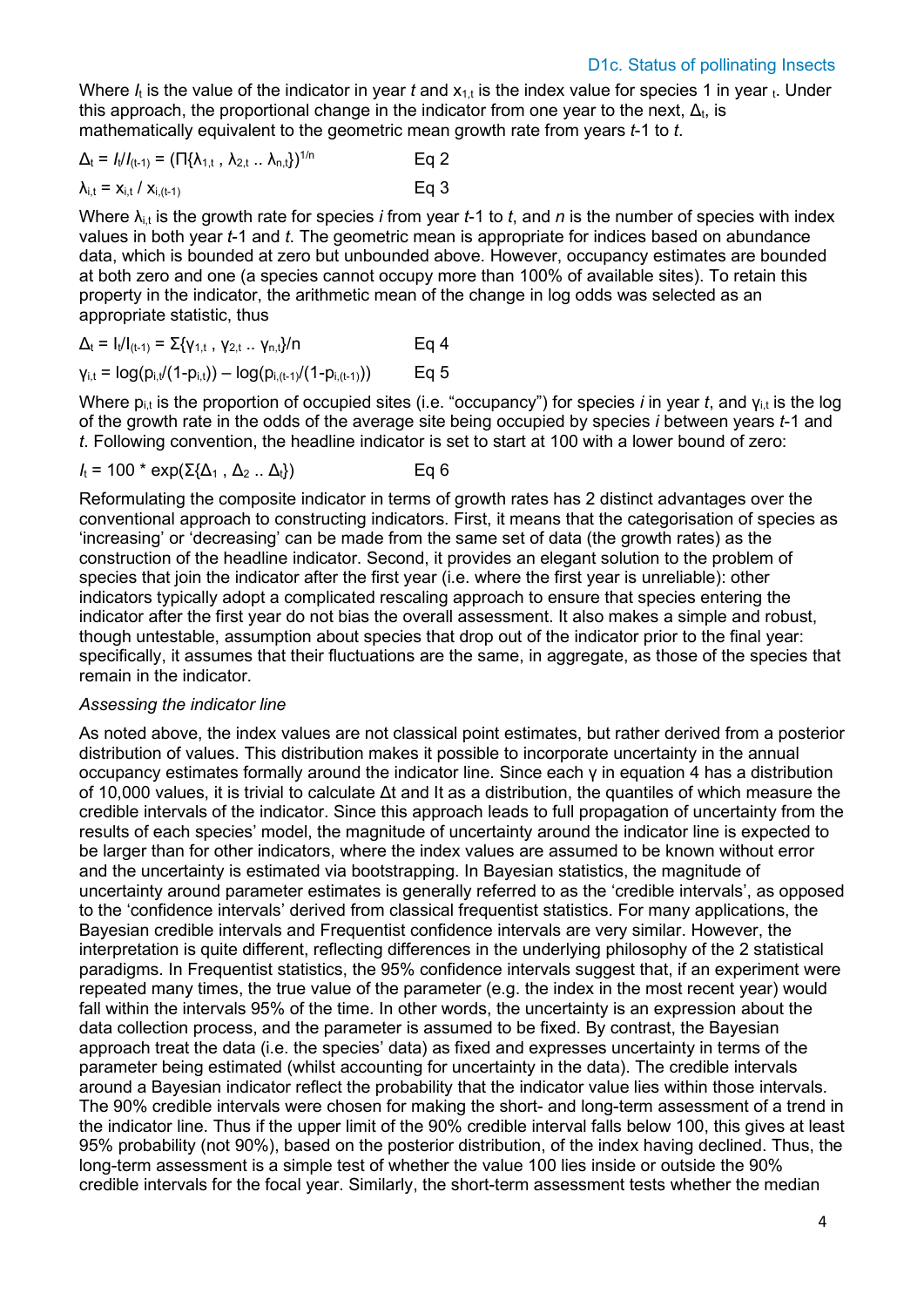value in year t-5 lies within the 90% credible intervals for the focal year, t.

#### **Results**

The indicator for all pollinators and for hoverflies has not been updated since the 2020 publication. The wild bee indicator has been extended by one additional year to 2019.

- The indicator (Figure 1) shows the average relative change in the area over which each of 377 species of pollinator was found, as measured by the number of 1km grid squares across the UK in which they were recorded – this is referred to as the 'occupancy index'.
- Over the long term (1980 to 2017), the pollinator indicator showed 30% decline, and was therefore assessed as declining.
- Temporal patterns of change in the pollinator indicator showed a steady decline from 1987 onwards.
- Between 2012 and 2017 the indicator decreased by approximately 2%, therefore the short-term trend was assessed as little change.
- Over the long term, 19% of pollinator species became more widespread (7% showed a strong increase), and 49% became less widespread (24% showed a strong decrease).
- By contrast, over the short term, a greater proportion of species were increasing (46%; with 34% exhibiting a strong increase) than decreasing (43%; with 36% exhibiting a strong decrease).
- As individual pollinator species become more or less widespread, the communities in any given area become more or less diverse, and this may have implications for pollination as more diverse communities are, in broad terms, more effective in pollinating a wide range of crops and wild flowers.

The indicator plot was also produced for the bee (Figure 2) and hoverfly (Figure 3) species separately. Note that available data permits calculation of the indicator up to 2019 for bees, but the headline (bees and hoverflies) and hoverfly indicators only run to 2017.

The wild bee index fluctuates around its initial value over much of the time-series. In 1983,1985, 1997, 2006 and 2015, there is some evidence of a recovery. However, the bee index in 2019 was estimated to be 9% lower than in 1980. and is assessed as decreasing (Figure 2). A larger proportion of bee species had decreased than increased over the long term (37% decreased and 24% increased). Over the short term, the number of species decreasing (40%) and increasing (42%) is similar. The recent decline in bees is striking. A run of wet summers and agricultural practices, including pesticide use, have both been implicated in the recent decline in bees (Stanley et al., 2015). However, further research is needed to better understand the relative importance of these potential drivers of change.

With regard to hoverflies, the index was at a peak in 1987 (109% compared to its 1980 value), and then (apart from some minor increases), underwent a progressive decline. Thus, the indicator is approximately 41% lower in 2017 than in 1980. Over the short term (2012 to 2017), the indicator decreases by just over 3%. A greater proportion of hoverflies have declined than increased in occupancy over both the long and short term (1980 to 2017: 55% decreased and 15% increased; 2012 to 2017: 49% decreased and 44% increased). It is not clear why hoverflies show a different trend to bees, although differences in the life cycle will mean they respond differently to weather events and habitat change.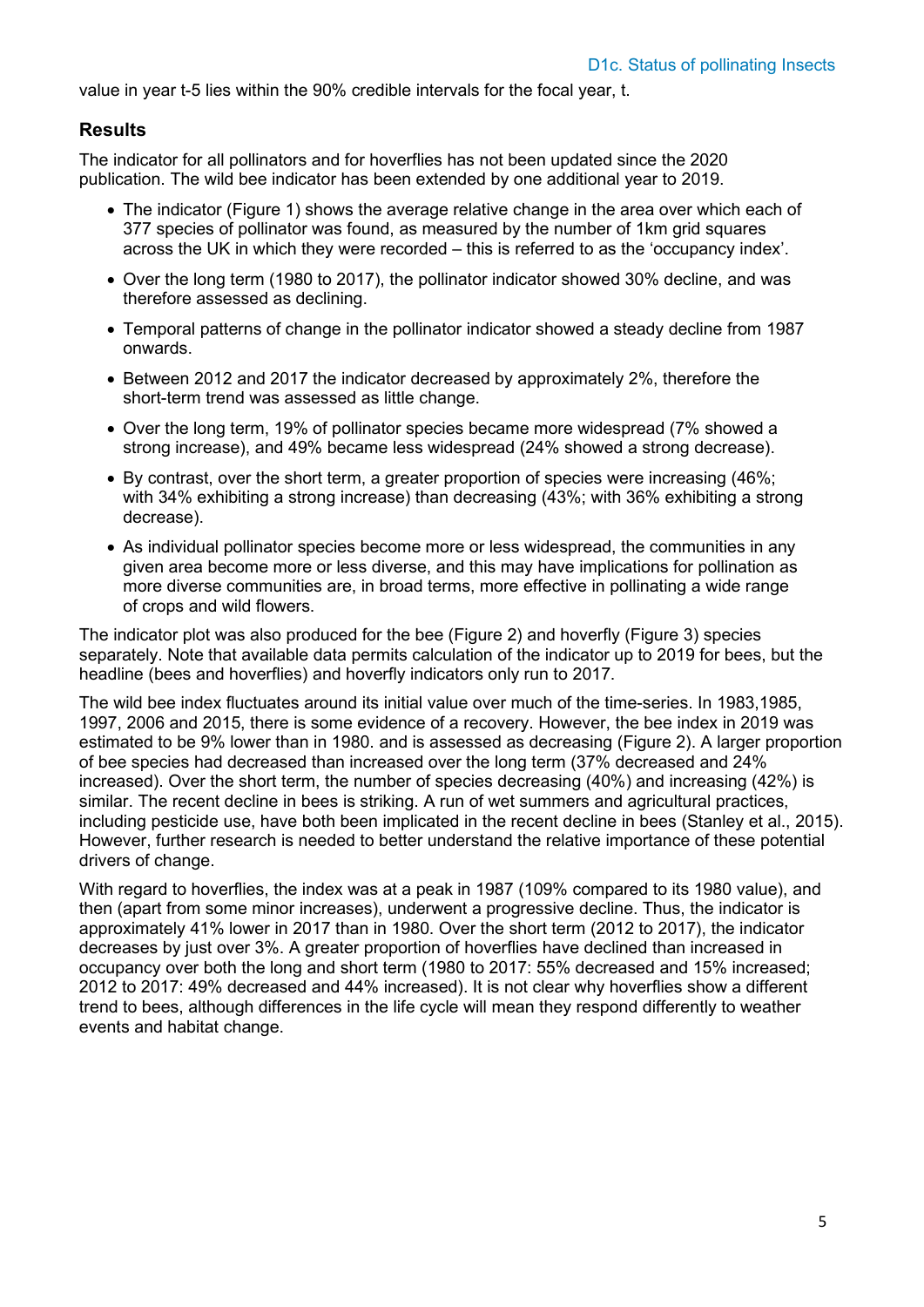**Figure 1:** Change in the distribution of wild pollinators (n = 377) in the UK between 1980 and 2017. The shaded region is the 90% credible intervals of the annual occupancy estimates and represents the uncertainty surrounding the annual estimates. The solid line illustrates the rescaled indicator value. The proportion of pollinator species in each trend category is based on the mean annual change in occupancy over both a) the long term (1980 to 2017) and b) the short term (2012 to 2017).



**Figure 2:** Change in the distribution of pollinating wild bee species (n = 148) in the UK between 1980 and 2019. The shaded region is the 90% credible intervals of the annual occupancy estimates and represents the uncertainty surrounding the annual estimates. The solid line illustrates the rescaled indicator value. The proportion of pollinating wild bee species in each trend category is based on the mean annual change in occupancy over both a) the long term (1980 to 2019) and b) the short term (2014 to 2019).

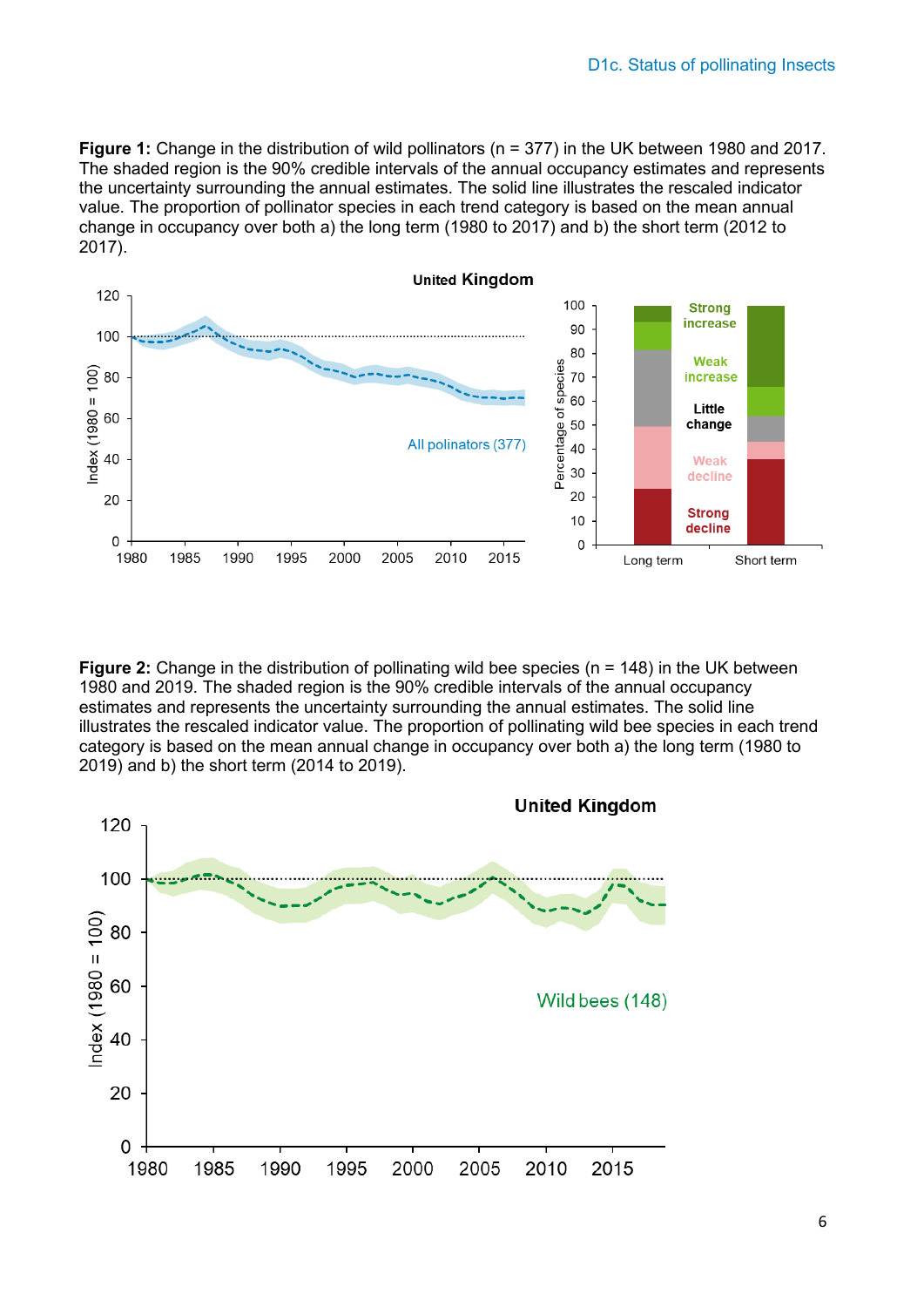

**Figure 3:** Change in the distribution of hoverfly species (n = 229) in the UK between 1980 and 2017. The shaded region is the 90% credible intervals of the annual occupancy estimates and represents the uncertainty surrounding the annual estimates. The solid line illustrates the rescaled indicator value. The proportion of hoverfly species in each trend category is based on the mean annual change in occupancy over both a) the long term (1980 to 2017) and b) the short term (2012 to 2017).



#### **Additional Note on The Indicator.**

Species only contribute to the indicator from the year in which they were first recorded, until the year in which they were last recorded. This means that many species only contribute for a subset of years, and hence the number of species contributing varies between years. Figure 4 shows the number of species contributing to the pollinator indicator per year up to 2018. Note that the statistical method used to produce the indicator must treat the number of species in the first year, 1980, as zero.

In 2019, the indicator spanned the period 1980 to 2016. As more data has become available for wild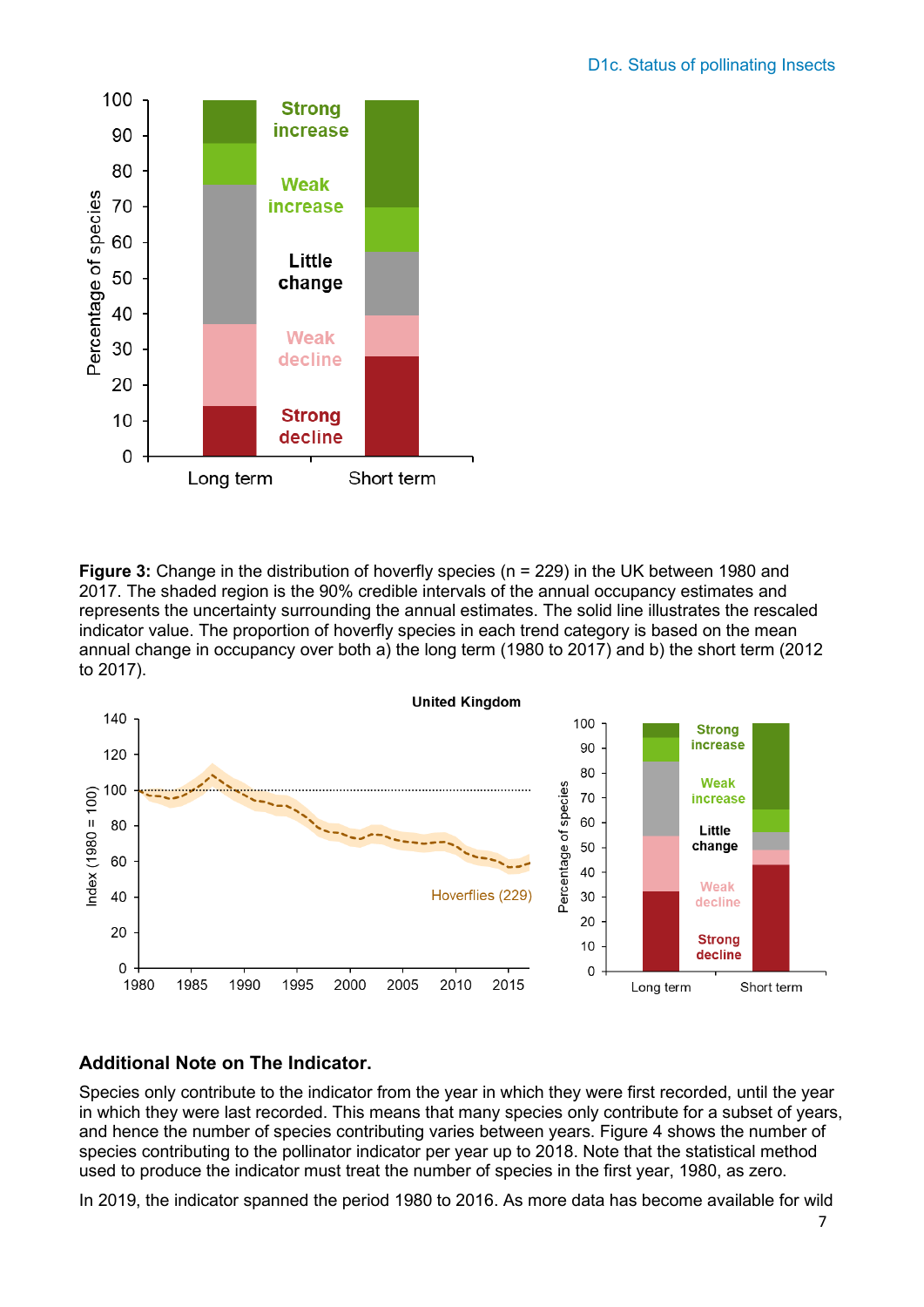#### D1c. Status of pollinating Insects

bees we revisited this in 2020 to decide whether the indicator may be extended. The number of species contributing and the precision of the indicator in a given year are related; generally speaking, the more species, the better the precision. Therefore, as data becomes more sparse towards the end of the time-series (and hence fewer species contribute), we can use these measures to decide on an appropriate cut-off (final year) for the indicator. Based on the dramatic drop in number of species in 2018 – largely because there are no data for hoverflies - we do not include this year in the indicator. While there is a small drop in the number of species from 2016 to 2017 (Figure 4), the precision of the indicator is similar (Figure 1), so we decided that it is justifiable for 2017 to be the final year in the indicator time series.

**Figure 4.** Number of species contributing to the indicator in each year. Note that the statistical method used to generate the indicator requires that the start year, 1980, must be treated as having zero species.



#### **References**

- Breeze, T.D., Bailey, A.P., Balcombe, K.G. & Potts, S.G. (2011). Pollination services in the UK: How important are honeybees? *Agriculture, Ecosystems & Environment*, **142**, 137– 143.
- Brittain, C. A., Vighi, M., Bommarco, R., Settele, J. & Potts, S.G. (2010). Impacts of a pesticide on pollinator species richness at different spatial scales. *Basic and Applied Ecology*, **11**, 106– 115.
- Garratt, M.P.D., Truslove, C.L., Coston, D.J., Evans, R.L., Moss, E.D., Dodson, C., Jenner, N., Biesmeijer, J.C. & Potts, S.G. (2014). Pollination deficits in UK apple orchards. *Journal of Pollination Ecology*, **12**, 9–14.
- Hassall, C. & Thompson, D.J. (2010). Accounting for recorder effort in the detection of range shifts from historical data. *Methods in Ecology and Evolution*, **1**, 343–350.
- Hutchinson, L.A., Oliver, T.H., Breeze, T.D., Bailes, E.J., Brünjes, L., Campbell, A.J., Garratt, M.P.D. (2021). Using ecological and field survey data to establish a national list of the wild bee pollinators of crops. Agriculture, Ecosystems & Environment, 315, 107447.
- Isaac, N.J.B., van Strien, A.J., August, T.A., de Zeeuw, M.P. & Roy, D.B. (2014). Statistics for citizen science: extracting signals of change from noisy ecological data. *Methods in Ecology and Evolution*, **5**, 1052–1060.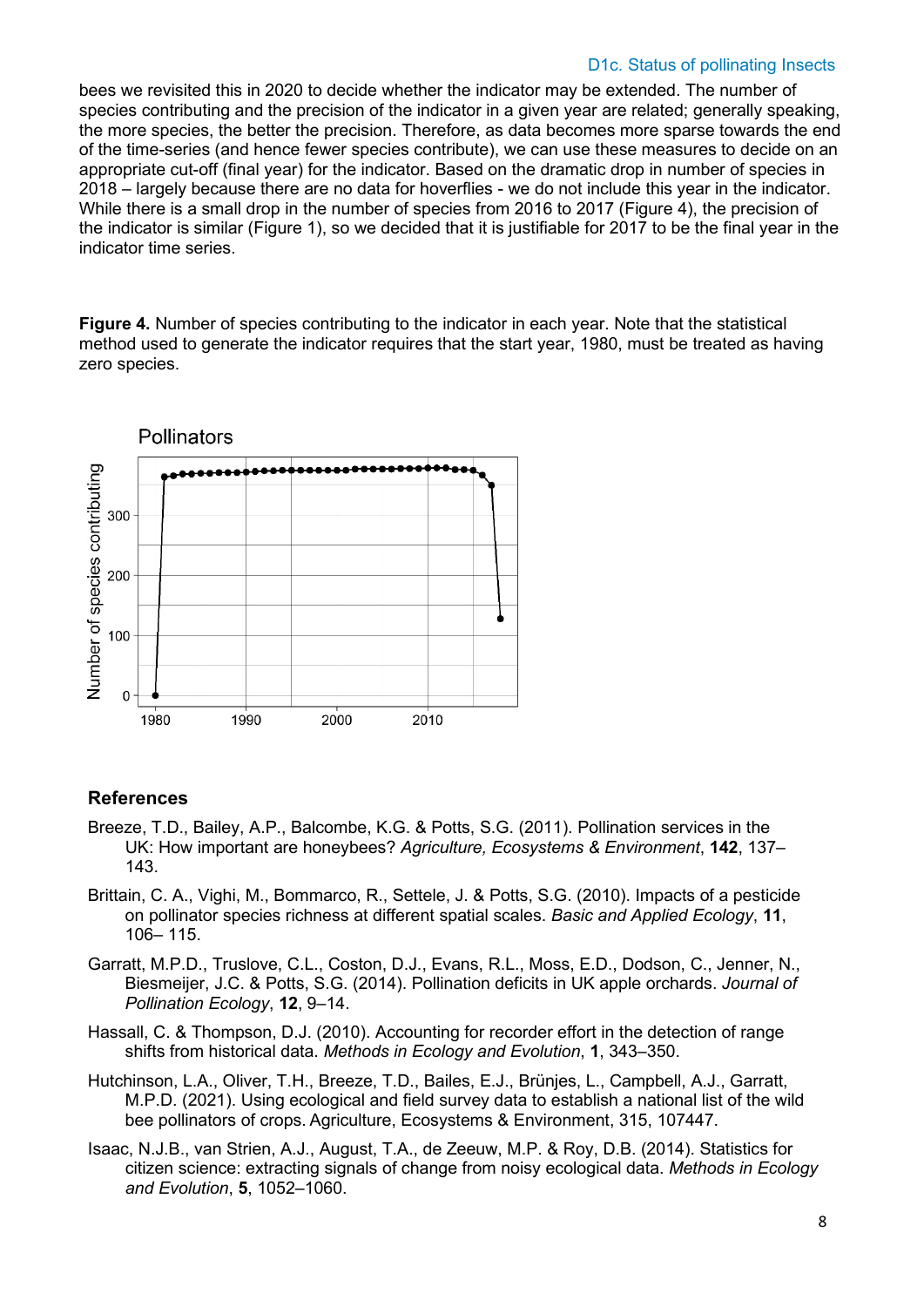Klein, A.-M., Vaissière, B.E., Cane, J.H., Steffan-Dewenter, I., Cunningham, S.A, Kremen, C. & Tscharntke, T. (2007). Importance of pollinators in changing landscapes for world crops.

*Proceedings. Biological sciences / The Royal Society*, **274**, 303–13.

- Outhwaite, C.L., Chandler, R.E., Powney, G.D., Collen, B., Gregory, R.D. & Isaac N. J. B. (2018). Prior specification in Bayesian occupancy modelling improves analysis of species occurrence data. *Ecological Indicators*, **93**, 333-343
- Outhwaite, C.L., Powney, G.D., August, T.A., Chandler, R.E., Rorke, S., Pescott, O.L., … Isaac, N.J.B.  (2019). Annual estimates of occupancy for bryophytes, lichens and invertebrates in the UK, 1970–2015. *Scientific Data* **6**, 259.
- POST (2010) *Insect Pollination*, London.
- Potts, S.G., Biesmeijer, J.C., Kremen, C., Neumann, P., Schweiger, O. & Kunin, W.E. (2010). Global pollinator declines: trends, impacts and drivers. *Trends in ecology & evolution*, **25**, 345–53.
- Powney, G.D., Carvell, C., Edwards, M., Morris, R.K.A., Roy, H.E., Woodcock, B.A. & Isaac, N.J.B. (2019). Widespread losses of pollinating insects in Britain. *Nature Communications*, **10**, 1018.
- Silvertown, J. (2009). A new dawn for citizen science. *Trends in ecology & evolution*, **24**, 467–471.
- Stanley, D.A. Garratt, M.P.D., Wickens, J.B., Wickens, V.J., Potts, S.G. & Raine, N.E. (2015). Neonicotinoid pesticide exposure impairs crop pollination services provided by bumblebees. *Nature*, online early.
- Tingley, M.W. & Beissinger, S.R. (2009). Detecting range shifts from historical species occurrences: new perspectives on old data. *Trends in Ecology & Evolution*, **24**, 625–633.
- Van Strien, A.J., van Swaay, C. A. M. & Termaat, T. (2013). Opportunistic citizen science data of animal species produce reliable estimates of distribution trends if analysed with occupancy models. *Journal of Applied Ecology*, **50**, 1450–1458.
- Vanbergen, A.J. & The Insect Pollinators Initiative. (2013). Threats to an ecosystem service: pressures on pollinators. *Frontiers in Ecology and the Environment*, **11**, 251– 259.
- Woodcock, B.A., Edwards, M., Redhead, J., Meek, W.R., Nuttall, P., Falk, S., Nowakowski, M. & Pywell, R.F. (2013). Crop flower visitation by honeybees, bumblebees and solitary bees: Behavioural differences and diversity responses to landscape. *Agriculture, Ecosystems & Environment*, **171**, 1–8.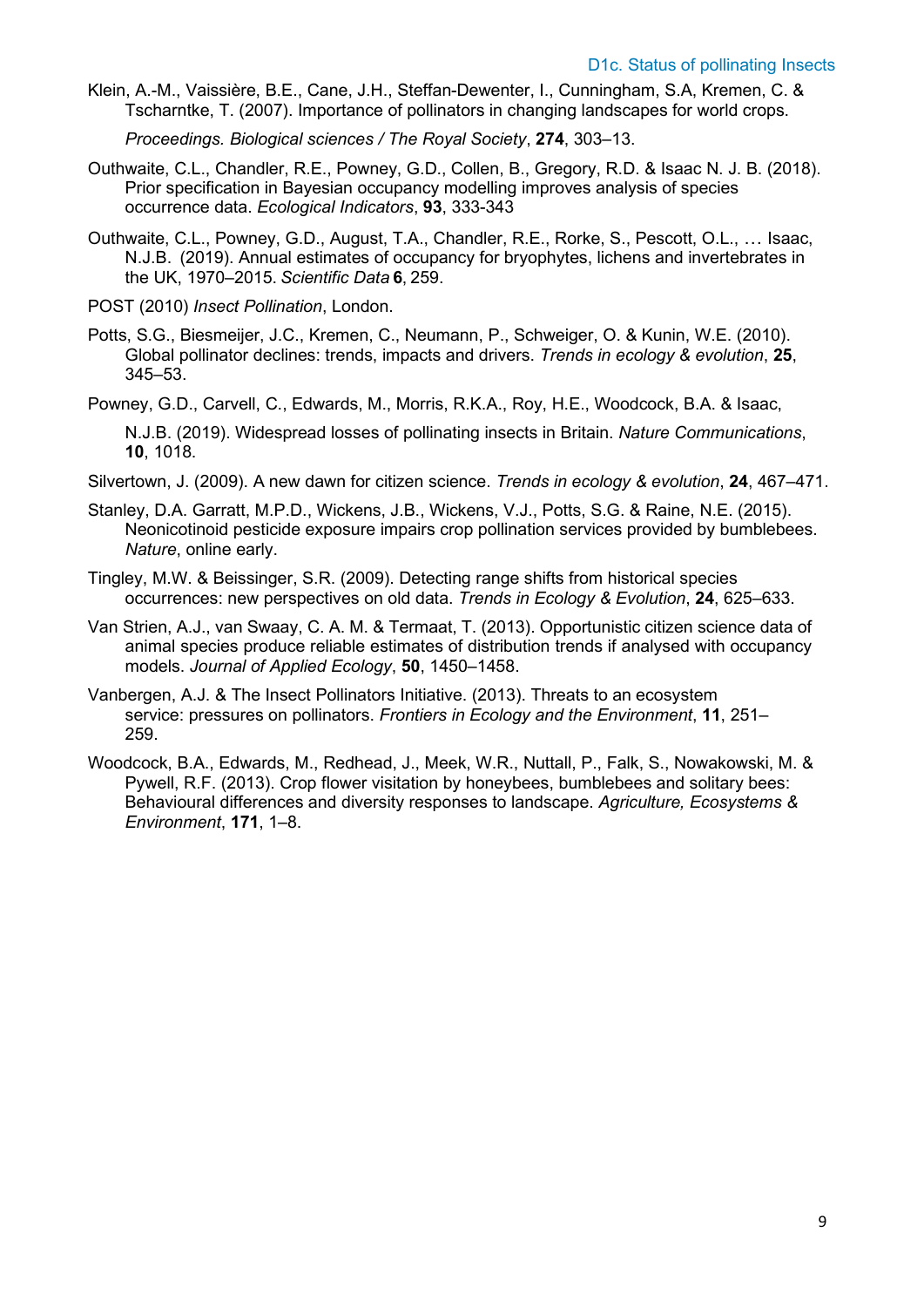#### **Appendix : The list of the 377 species included in the pollinator indicator.**

Andrena alfkenella Anasimvia contracta Andrena angustior **Anasimyia** interpuncta ndrena apicata **Anasimyia lineata** Andrena argentata Anasimyia lunulata Andrena barbilabris **Anasimyia** transfuga Andrena bicolor **Arctophila** superbiens Andrena bimaculata Brachyopa bicolor Andrena bucephala Brachyopa insensilis Andrena chrysosceles Brachyopa pilosa Andrena cineraria **Brachyopa** scutellaris Andrena clarkella Brachypalpoides lentus Andrena congruens Caliprobola speciosa Andrena denticulata Callicera rufa Andrena ferox Cheilosia albipila Andrena flavipes Cheilosia antiqua Andrena florea Cheilosia barbata Andrena fulva Cheilosia carbonaria Andrena fulvago Cheilosia chrysocoma Andrena fuscipes Cheilosia cynocephala Andrena gravida Cheilosia fraterna Andrena haemorrhoa Cheilosia griseiventris Andrena hattorfiana Cheilosia grossa Andrena helvola Cheilosia illustrata Andrena humilis Cheilosia impressa Andrena labialis Cheilosia latifrons Andrena labiate Cheilosia longula Andrena lapponica Cheilosia mutabilis Andrena marginate Cheilosia nebulosa Andrena minutula Cheilosia nigripes Andrena minutuloides Cheilosia pagana Andrena nigriceps Cheilosia proxima Andrena nigroaenea Cheilosia pubera Andrena nitida Cheilosia scutellata Andrena nitidiuscula Cheilosia semifasciata Andrena niveata Cheilosia soror Andrena ovatula Cheilosia variabilis Andrena praecox Cheilosia velutina Andrena proxima Cheilosia vernalis Andrena rosae Cheilosia vicina Andrena ruficrus Cheilosia vulpina

#### **Bees Hoverflies**

Andrena coitana **Brachypalpus** laphriformis Andrena dorsata Chalcosyrphus nemorum Andrena falsifica Chamaesyrphus scaevoides Andrena fucata Cheilosia bergenstammi Andrena scotica Chrysogaster cemiteriorum Andrena semilaevis Chrysogaster solstitialis ndrena similis Chrysogaster virescens Andrena simillima Chrysotoxum arcuatum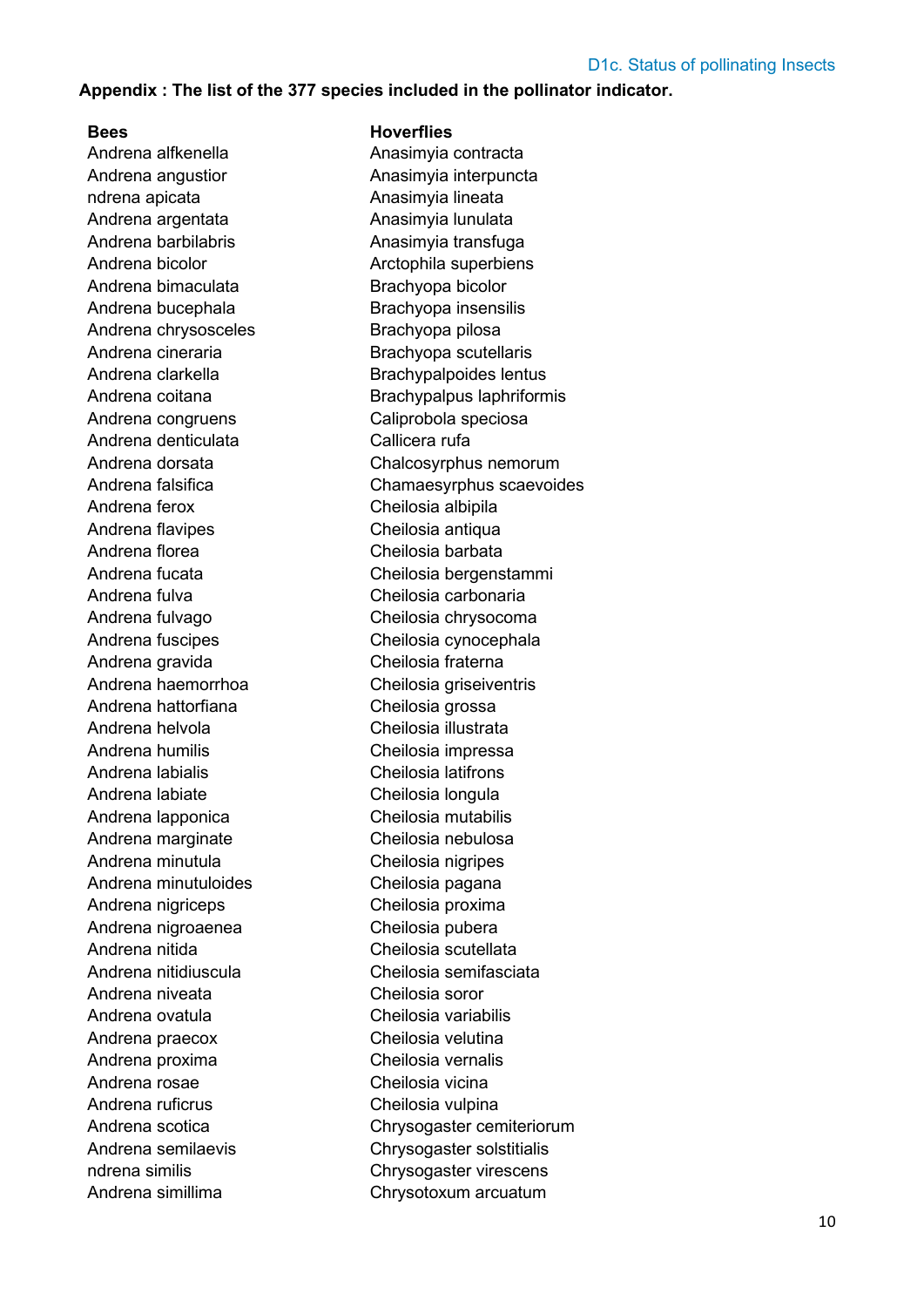Andrena subopaca Chrysotoxum bicinctum Andrena synadelpha Chrysotoxum cautum Andrena tarsata Chrysotoxum elegans Andrena thoracica Chrysotoxum festivum Andrena tibialis Chrysotoxum verralli Andrena trimmerana Criorhina asilica Andrena vaga **Criorhina** berberina Andrena varians **Criorhina** floccosa Andrena wilkella **Criorhina ranunculi** Anthidium manicatum Dasysyrphus albostriatus Anthophora bimaculata Dasysyrphus friuliensis Anthophora furcata Dasysyrphus tricinctus Anthophora plumipes Dasysyrphus venustus Anthophora quadrimaculata Didea fasciata Anthophora retusa **Didea** intermedia Bombus distinguendus Doros profuges Bombus hortorum Epistrophe diaphana Bombus humilis Epistrophe eligans Bombus hypnorum Epistrophe grossulariae Bombus jonellus Epistrophe nitidicollis Bombus lapidarius Episyrphus balteatus Bombus muscorum Eriozona syrphoides Bombus pascuorum Eristalinus aeneus Bombus pratorum Eristalinus sepulchralis Bombus ruderarius Eristalis abusivus Bombus ruderatus Eristalis arbustorum Bombus soroeensis Eristalis horticola Bombus sylvarum Eristalis intricarius Bombus terrestris Eristalis pertinax Ceratina cyanea **Eristalis** rupium Chelostoma campanularum Eristalis tenax Chelostoma florisomne Eumerus funeralis Colletes cunicularius Eumerus ornatus Colletes daviesanus Eumerus sabulonum Colletes floralis **Eumerus** strigatus Colletes fodiens **Eupeodes** corollae Colletes halophilus Eupeodes latifasciatus Colletes hederae Eupeodes luniger Colletes marginatus Eupeodes nielseni Colletes similis **Eupeodes** nitens Colletes succinctus **Ferdinandea** cuprea Dasypoda hirtipes Ferdinandea ruficornis Eucera longicornis Helophilus hybridus Halictus confuses The Helophilus pendulus Halictus rubicundus etteratus Helophilus trivittatus Halictus tumulorum Heringia heringi Heriades truncorum Lejogaster metallina Hoplitis claviventris Lejogaster tarsata Lasioglossum albipes **Legops** vittatus Lasioglossum angusticeps Leucozona glaucia Lasioglossum brevicorne Leucozona laternaria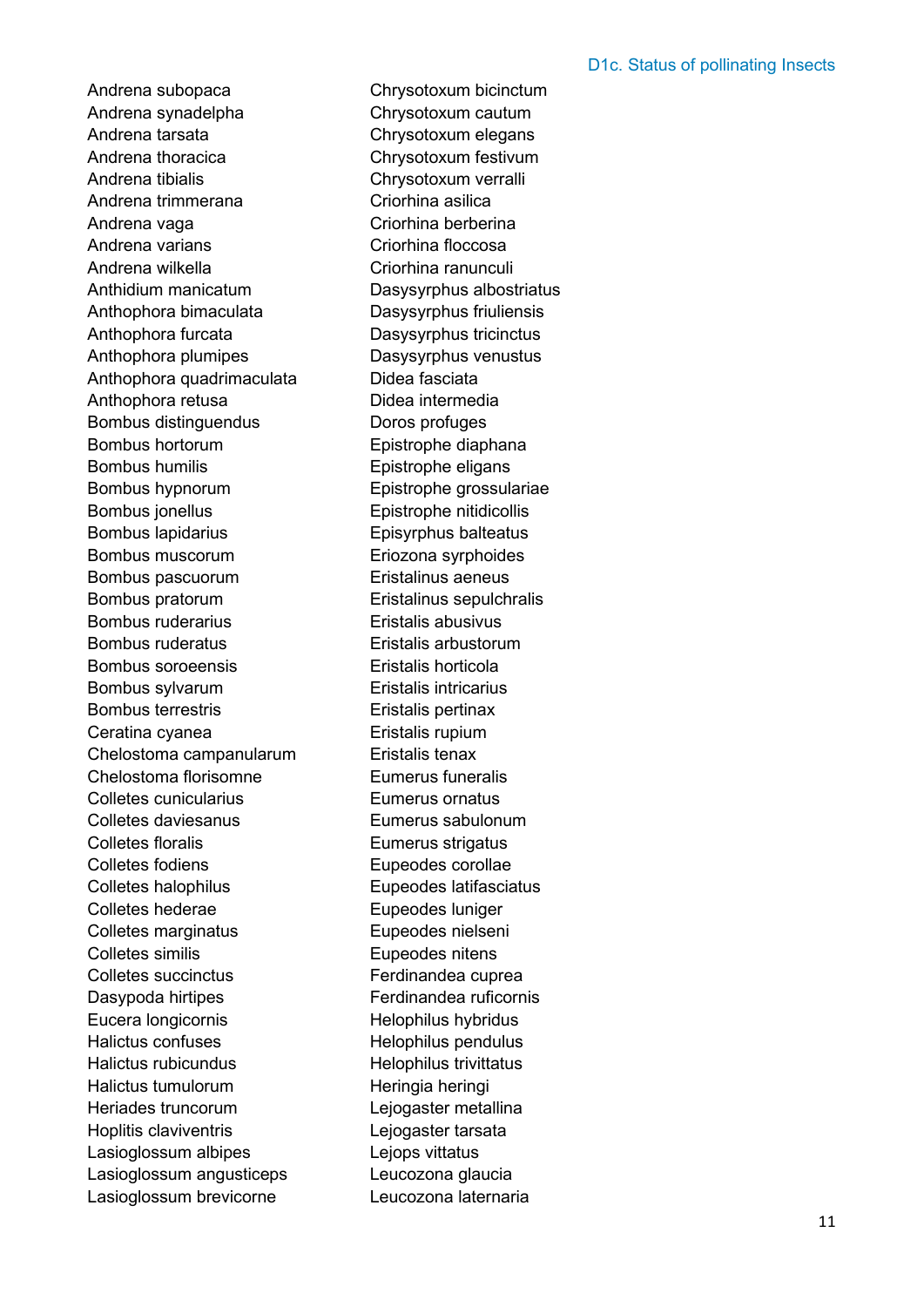Lasioglossum calceatum Leucozona lucorum Lasioglossum cupromicans Mallota cimbiciformis Lasioglossum fratellum Melangyna arctica Lasioglossum fulvicorne Melangyna cincta Lasioglossum laevigatum Melangyna compositarum asioglossum laticeps Melangyna labiatarum Lasioglossum lativentre Melangyna lasiophthalma Lasioglossum leucopus Melangyna quadrimaculata Lasioglossum leucozonium Melangyna umbellatarum Lasioglossum malachurum Melanogaster hirtella Lasioglossum minutissimum Melanostoma dubium Lasioglossum morio Melanostoma mellinum Lasioglossum nitidiusculum Melanostoma scalare Lasioglossum parvulum Meliscaeva auricollis Lasioglossum pauperatum Meliscaeva cinctella Lasioglossum pauxillum Merodon equestris Lasioglossum prasinum Microdon analis Lasioglossum punctatissimum Microdon devius Lasioglossum puncticolle Myathropa florea Lasioglossum quadrinotatum Myolepta dubia Lasioglossum rufitarse Neoascia geniculata Lasioglossum semilucens Neoascia interrupta Lasioglossum smeathmanellum Neoascia obliqua Lasioglossum villosulum Neoascia podagrica Lasioglossum xanthopus Neoascia tenur Lasioglossum zonulum **Orthonevra brevicornis** Macropis europaea **Macropis** europaea **Nacropis** europaea Megachile centuncularis **National Continuity** Orthonevra nobilis Megachile circumcincta Paragus haemorrhous Megachile leachella Parasyrphus annulatus Megachile ligniseca Parasyrphus lineola Megachile maritima Parasyrphus malinellus Megachile versicolor **Parasyrphus nigritarsis** Megachile willughbiella Parasyrphus punctulatus Melitta haemorrhoidalis Parasyrphus vittiger Melitta leporine Parhelophilus consimilis Melitta tricincta Parhelophilus frutetorum Osmia aurulenta Parhelophilus versicolor Osmia bicolor Pelecocera tricincta Osmia bicornis **Pipiza** austriaca Osmia caerulescens **Pipiza bimaculata** Osmia leaiana **Pipiza fenestrata** Osmia parietina **Pipiza lugubris** Osmia pilicornis **Pipiza** luteitarsis Osmia spinulosa **Pipiza noctiluca** Osmia uncinate Pipizella viduata Osmia xanthomelana Pipizella virens Panurgus banksianus Platycheirus albimanus Panurgus calcaratus Platycheirus ambiguus elangyna compositarum/labiatarum Platycheirus angustatus

Melanogaster aerosa Platycheirus discimanus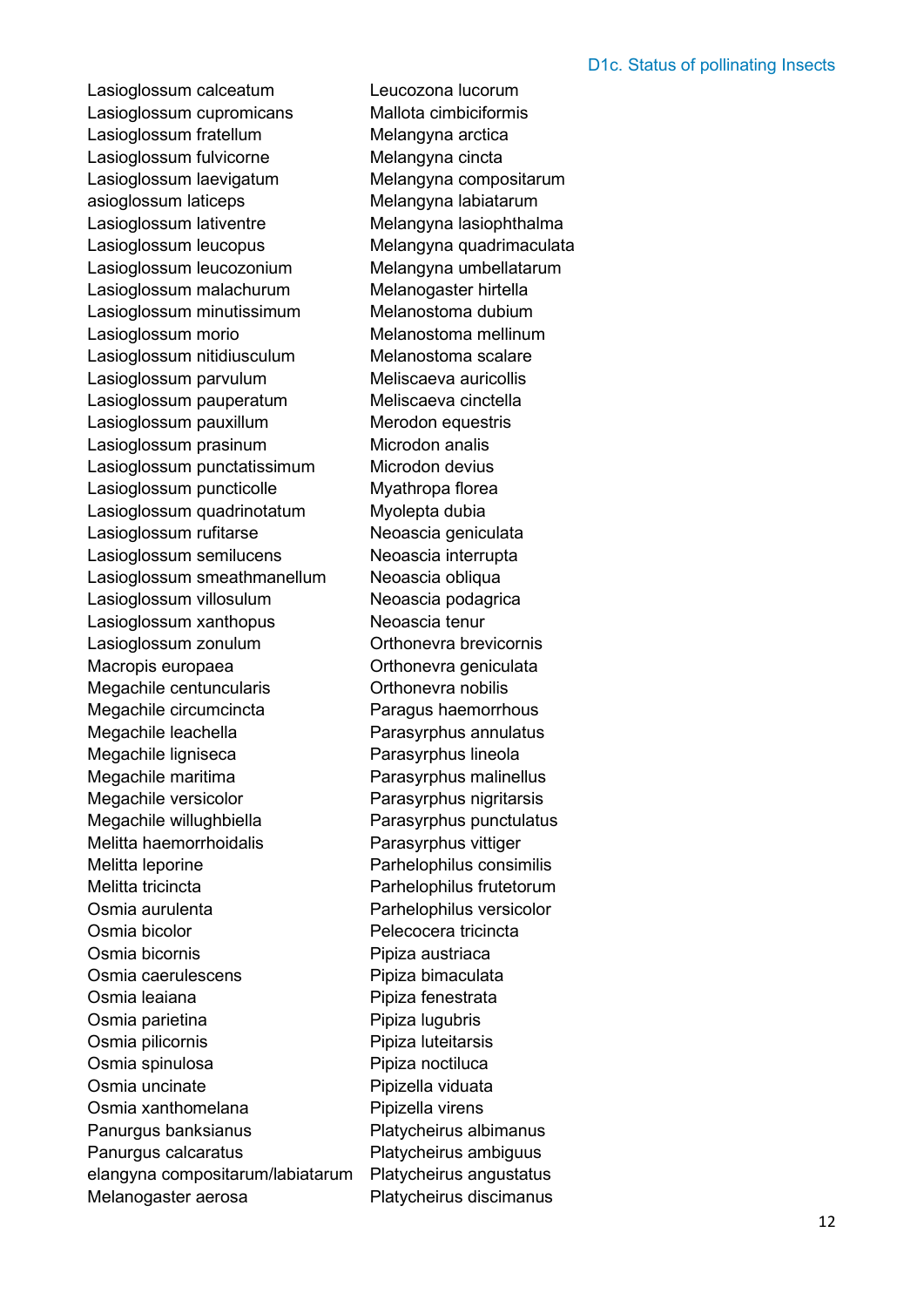Meligramma euchromum Platycheirus fulviventris Meligramma guttatum Platycheirus granditarsus Meligramma trianguliferum Platycheirus immarginatus Platycheirus clypeatus Platycheirus manicatus Platycheirus occultus Platycheirus perpallidus Platycheirus peltatus Platycheirus podagratus Platycheirus scutatus Platycheirus rosarum Platycheirus splendidus Platycheirus scambus Sphaerophoria interrupta Platycheirus sticticus Sphegina sibirica Platycheirus tarsalis Cheilosia caerulescens Pocota personata

Portevinia maculata Psilota anthracina Rhingia campestris Rhingia rostrata Riponnensia splendens Scaeva pyrastri Scaeva selenitica Sericomyia lappona Sericomyia silentis Sphaerophoria batava Sphaerophoria fatarum Sphaerophoria philanthus Sphaerophoria rueppellii Sphaerophoria scripta Sphaerophoria taeniata Sphaerophoria virgata Sphegina clunipes Sphegina elegans Sphegina verecunda Syritta pipiens Syrphus ribesii Syrphus torvus Syrphus vitripennis Trichopsomyia flavitarsis Triglyphus primus Tropidia scita Volucella bombylans Volucella inanis Volucella inflata Volucella pellucens Volucella zonaria Xanthandrus comtus Xanthogramma citrofasciatum Xanthogramma pedissequum Xylota abiens Xylota florum Xylota jakutorum Xylota segnis Xylota sylvarum Xylota tarda